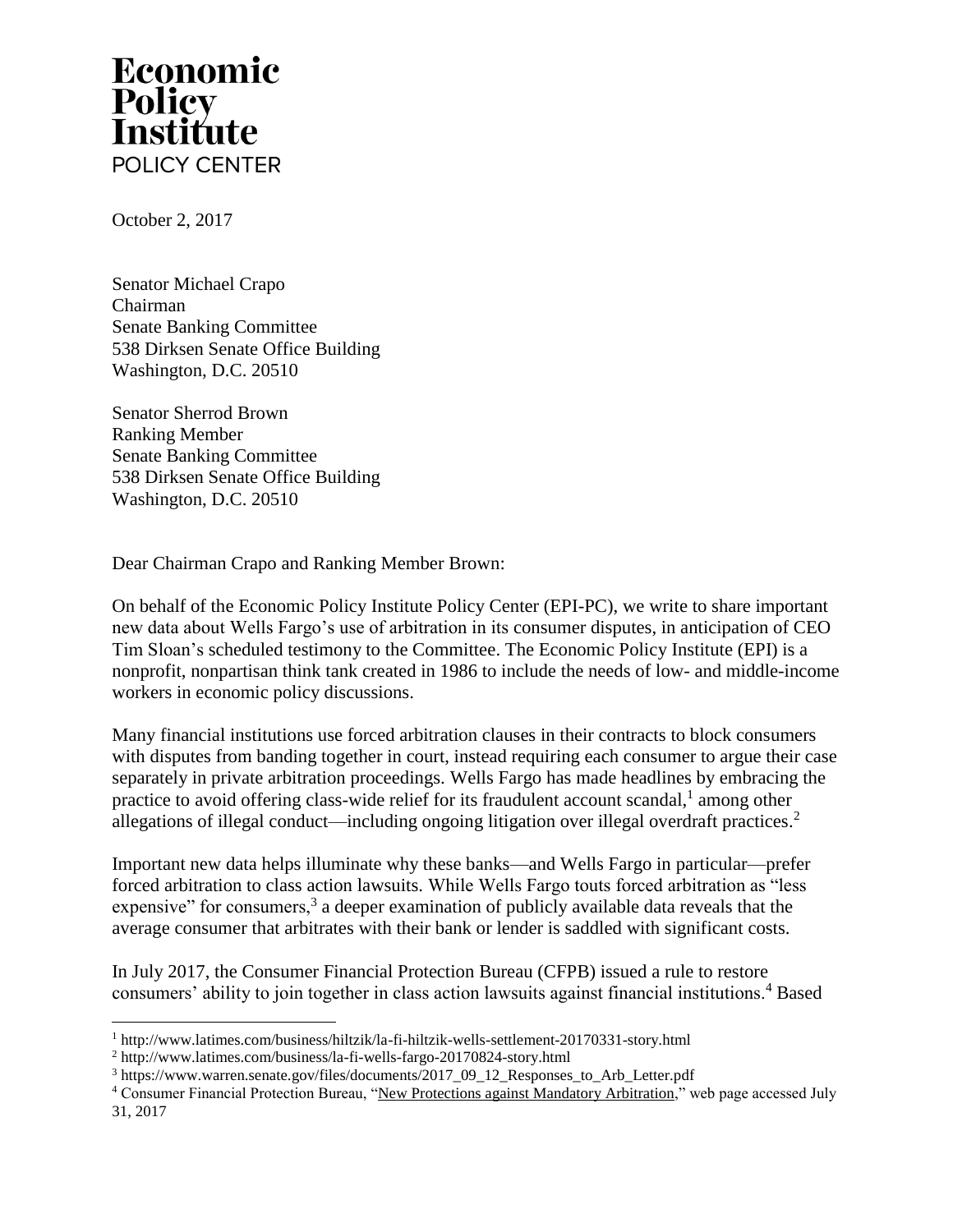on five years of careful study, the final rule stems from a congressional directive instructing the agency to study forced arbitration and restrict or ban the practice if it harms consumers. The Senate is currently considering a resolution to repeal the CFPB rule and take away consumers' newly restored right to band together in court, S.J. Res. 47.

Opponents of the CFPB rule have suggested that the bureau's own findings show consumers on average receive greater relief in arbitration (\$5,389) than class action lawsuits (\$32).<sup>5</sup> These figures are enormously misleading. While the average consumer who wins a claim in arbitration recovers \$5,389, this is far from a typical consumer outcome, as consumers win just 9 percent of their claims.<sup>6</sup>

Our recent publication, "Correcting the record," considered the total amount awarded across claims in the CFPB study to find the average outcome between a consumer and their financial institution, rather than the average award in the sixteen claims consumers won.<sup>7</sup> Contrary to the suggestion that consumers receive more money in arbitration than class action lawsuits, EPI found the vast majority of consumers lose money in arbitration. Indeed, on average, consumers are ordered to pay their bank or lender \$7,725 in arbitration.<sup>8</sup>

A recent report released by the nonprofit Level Playing Field offers a more narrow examination of Wells Fargo's use of arbitration in consumer claims.<sup>9</sup> Compiling publicly-reported data from the American Arbitration Association (AAA) and JAMS (initially named Judicial Arbitration and Mediation Services, Inc.), the report found that just 250 consumers arbitrated claims with Wells Fargo between 2009 and the first half of 2017—a period that spans the prime years of the bank's fraudulent account scandal.

Forced arbitration seems to be significantly more lucrative for Wells Fargo than other financial institutions. As one might suspect based on the CFPB data, Wells Fargo was awarded more money in arbitration than it was ordered to pay consumers between 2009 and the first half of 2017, despite creating 3.5 million fraudulent accounts during that same period. The average consumer that arbitrated with Wells Fargo was ordered to pay the bank nearly  $$11,000$ .<sup>10</sup> A mean of \$10,826 was awarded to the bank across all publicly available claims.

In contrast, the CFPB study found that class action lawsuits return at least \$440 million, after deducting all attorneys' fees and court costs, to  $6.8$  million consumers in an average year.<sup>11</sup> Thus, banning consumer class actions lets financial institutions keep hundreds of millions of dollars that would otherwise go back to harmed consumers—and there is little doubt that Wells Fargo has harmed huge numbers of consumers in recent years.

 $\overline{\phantom{a}}$ 

<sup>5</sup> http://www.mydaytondailynews.com/news/state--regional-govt--politics/consumer-protection-rule-latest-battlewith-cordray-led-agency/OyuXSpSJRbffKmucdbK68L/

<sup>6</sup> http://www.epi.org/publication/correcting-the-record-consumers-fare-better-under-class-actions-than-arbitration/

<sup>7</sup> http://www.epi.org/publication/correcting-the-record-consumers-fare-better-under-class-actions-than-arbitration/ <sup>8</sup> http://www.epi.org/publication/correcting-the-record-consumers-fare-better-under-class-actions-than-arbitration/

<sup>9</sup> http://www.fairarbitrationnow.org/wp-content/uploads/LPF-Wells-Fargo-Report-September-2017-Update.pdf <sup>10</sup> Heidi Shierholz, ["Forced arbitration is bad for consumers,](http://www.epi.org/publication/forced-arbitration-is-bad-for-consumers/)" Economic Policy Institute, October 2, 2017.

<sup>11</sup> Consumer Financial Protection Bureau, *Arbitration Study: Report to Congress, pursuant to [Dodd–Frank](http://files.consumerfinance.gov/f/201503_cfpb_arbitration-study-report-to-congress-2015.pdf) Wall Street Reform and Consumer [Protection](http://files.consumerfinance.gov/f/201503_cfpb_arbitration-study-report-to-congress-2015.pdf) Act § 1028(a)*, 2015.